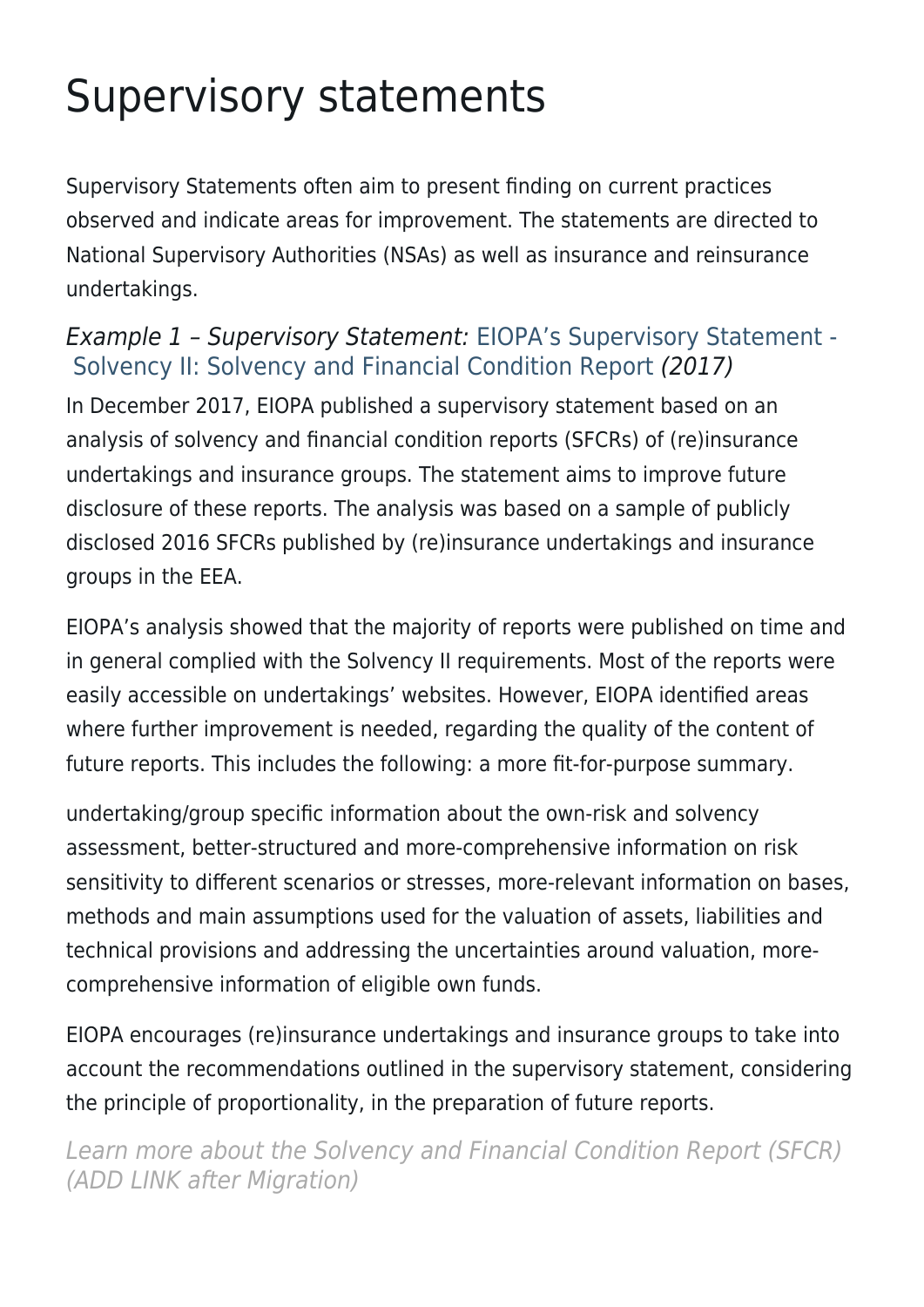## Example 2: Supervisory Assessment of the Own Risk and Solvency Assessment (ORSA) (2017) (ADD LINK after Migration)

In June 2017, EIOPA issued a supervisory statement on first experiences with the Own Risk and Solvency Assessment (ORSA) by (re)insurance undertakings. The ORSA is part of the undertakings' risk management and regulated by Article 45 of the Solvency II Directive.

EIOPA monitored that the majority of (re) insurance undertakings had made good progress in implementing the ORSA process in their internal procedures and reporting lines. However, EIOPA encouraged especially small undertakings to further elaborate on the ORSA process including their ORSA policy and the quality of data used in the assessments. EIOPA also requests undertakings to improve the involvement of their administrative, management or supervisory bodies in this risk assessment exercise as well as to embed the outcome of it in its strategic management decision making. EIOPA stressed that the legal framework requires all undertakings to perform an assessment of their specific risk profile when calculating their overall solvency need, taking into account the proportionality principle. According to EIOPA, the quality of stress testing including reverse stress tests and scenarios used in the ORSA assessments is another area for further improvement.

EIOPA's analysis was based on the active dialogue with and a survey conducted among the National Supervisory Authorities from each European Union Members State, as well as Iceland, Liechtenstein and Norway.

| <b>Date</b> | Title                                                                                                             | <b>Type of content</b> |
|-------------|-------------------------------------------------------------------------------------------------------------------|------------------------|
| May 2022    | Joint ESA Supervisory Statement on expectations<br>regarding the 'What is this product' section in PRIIPs<br>KID  | Supervisory statement  |
| Apr 2022    | Supervisory statement on the supervision of run-off<br>undertakings                                               | Supervisory statement  |
| Mar 2022    | Updated Joint ESA Supervisory Statement on the<br>application of the Sustainable Finance Disclosure<br>Regulation | Supervisory statement  |

Learn more about the Own Risk and Solvency Assessment (ORSA) (ADD LINK after Migration)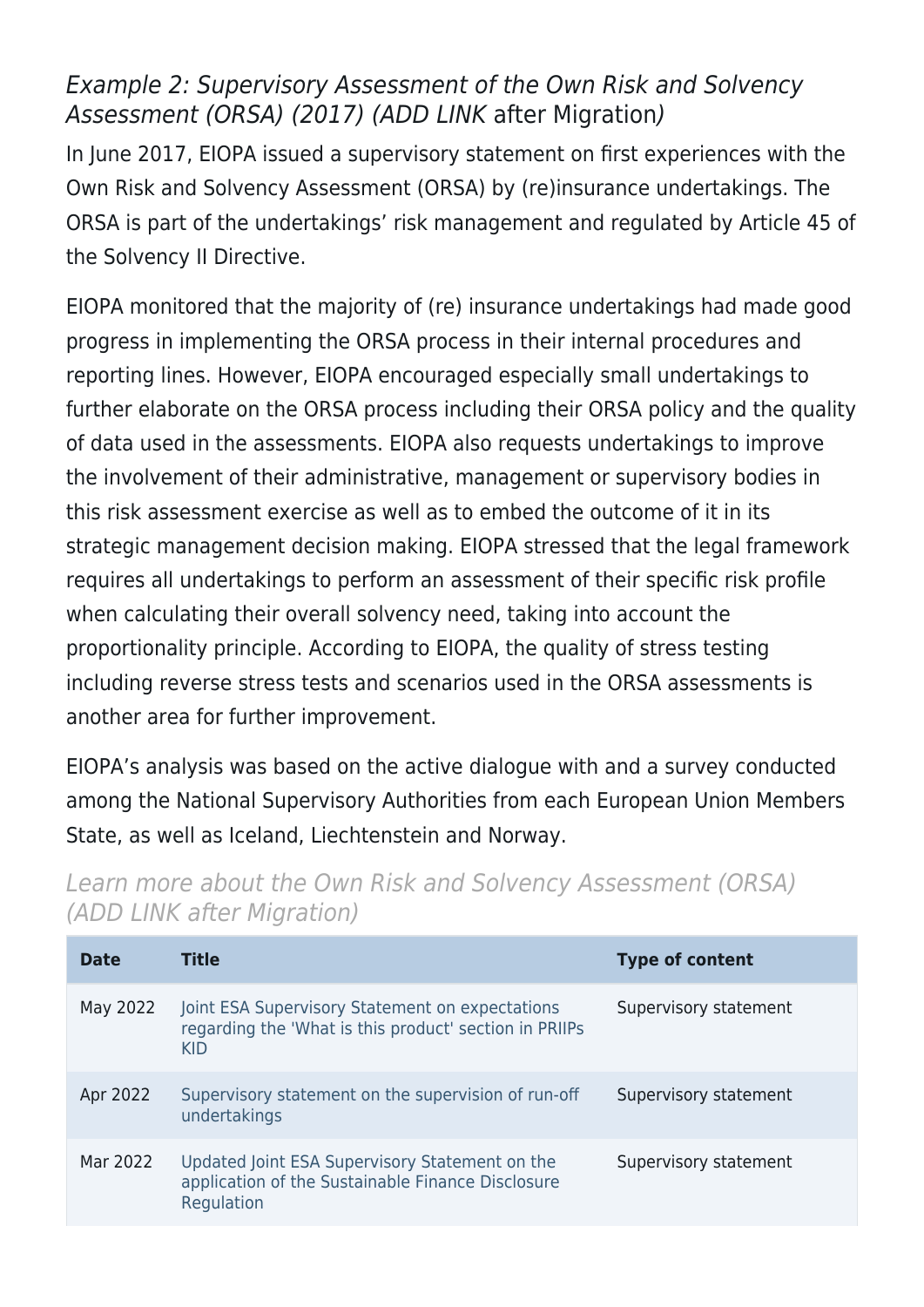| <b>Date</b> | <b>Title</b>                                                                                                                            | <b>Type of content</b>                          |
|-------------|-----------------------------------------------------------------------------------------------------------------------------------------|-------------------------------------------------|
| Nov 2021    | Supervisory statement on assessment of value for<br>money of unit-linked insurance products under<br>product oversight and governance   | Supervisory statement                           |
| Jul 2021    | Supervisory Statement on ORSA in the context of<br>COVID-19                                                                             | Supervisory statement                           |
| Jul 2021    | Supervisory statement on supervisory practices and<br>expectations in case of breach of the solvency<br>capital requirement             | Supervisory statement                           |
| Feb 2018    | ESAs Statement on variation margin exchange under<br>the EMIR RTS on OTC derivatives                                                    | Supervisory statement                           |
| Feb 2021    | Joint ESA Supervisory Statement on the application<br>of the Sustainable Finance Disclosure Regulation                                  | Supervisory statement                           |
| Jul 2020    | EIOPA Statement on Solvency II supervisory<br>reporting in the context of COVID-19                                                      | Supervisory statement                           |
| Jul 2020    | Supervisory Statement on the Solvency II<br>recognition of schemes based on reinsurance with<br>regard to COVID-19 and credit insurance | Publication, Supervisory<br>statement           |
| Jul 2020    | Supervisory expectations on Product Oversight and<br>Governance requirements amidst the COVID-19<br>situation                           | Publication, Supervisory<br>statement           |
| Apr 2020    | EIOPA statement on dividends distribution and<br>variable remuneration policies in the context of<br>COVID-19                           | Recommendation,<br>Supervisory statement        |
| Feb 2020    | Supervisory Statement on the impact of the ultra-<br>low/negative interest rate environment                                             | Publication, Supervisory<br>statement           |
| Oct 2019    | Joint ESA Supervisory Statement - application of<br>scope of the PRIIPs Regulation to bonds                                             | Supervisory statement                           |
| Apr 2019    | <b>EIOPA Supervisory Statement - Application</b><br><b>Proportionality Solvency Capital Requirement</b>                                 | Supervisory statement,<br>Supervisory statement |
| Feb 2019    | Joint ESA supervisory statement concerning the<br>performance scenarios in the PRIIPs KID                                               | Supervisory statement                           |
| Dec 2017    | EIOPA's Supervisory Statement - Solvency II:<br>Solvency and Financial Condition Report                                                 | Supervisory statement                           |
| Oct 2017    | EIOPA Supervisory Assessment of the Own Risk and<br><b>Solvency Assessment</b>                                                          | Supervisory statement                           |